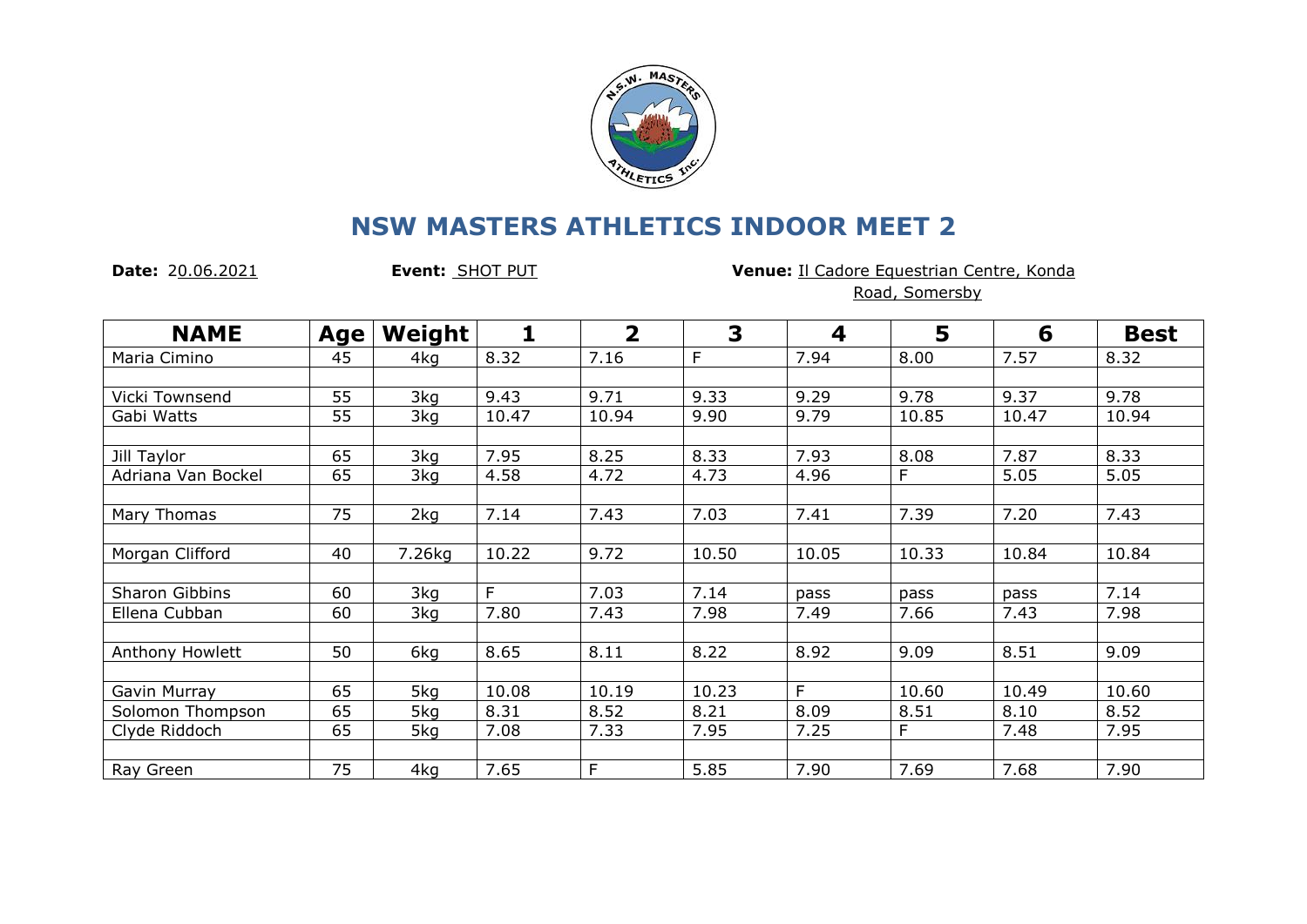

## **NSW MASTERS ATHLETICS INDOOR MEET 2**

**Date:** 20.06.2021 **Event:** WEIGHT THROW **Venue:** Il Cadore Equestrian Centre, Konda Road, Somersby

| <b>NAME</b>        | Age | Weight           | 1     | $\overline{2}$ | 3     | 4     | 5     | 6     | <b>Best</b> |
|--------------------|-----|------------------|-------|----------------|-------|-------|-------|-------|-------------|
|                    |     |                  |       |                |       |       |       |       |             |
| Maria Cimino       | 45  | 20lb             | F     | 9.51           | F     | F     | 9.68  | 9.48  | 9.68        |
|                    |     |                  |       |                |       |       |       |       |             |
| Vicki Townsend     | 55  | 16 <sub>lb</sub> | 9.37  | 10.53          | 11.18 | 11.15 | 11.36 | 11.38 | 11.38       |
|                    |     |                  |       |                |       |       |       |       |             |
| Jill Taylor        | 65  | 12lb             | 12.97 | 13.49          | 13.75 | F.    | 13.92 | 14.44 | 14.44       |
| Adriana Van Bockel | 65  | 12lb             | 5.15  | F              | 5.45  | 6.00  | 6.73  | 6.70  | 6.73        |
|                    |     |                  |       |                |       |       |       |       |             |
| Mary Thomas        | 75  | 4kg              | 9.19  | 9.50           | 9.69  | 9.37  | 9.82  | 9.69  | 9.82        |
|                    |     |                  |       |                |       |       |       |       |             |
| Morgan Clifford    | 40  | 35lb             | 8.64  | 8.02           | 8.35  | 9.16  | 9.15  | F     | 9.16        |
|                    |     |                  |       |                |       |       |       |       |             |
| Sharon Gibbins     | 60  | 12 <sub>1b</sub> | 11.06 | 11.09          | 11.17 | E     | 10.85 | 11.27 | 11.27       |
| Ellena Cubban      | 60  | 12lb             | F     | 10.55          | 10.42 | F     | 11.30 | 10.69 | 11.30       |
|                    |     |                  |       |                |       |       |       |       |             |
| Anthony Howlett    | 50  | 25 <sub>1b</sub> | 10.30 | 10.52          | 11.19 | 10.79 | 10.83 | 10.69 | 11.19       |
|                    |     |                  |       |                |       |       |       |       |             |
| Gavin Murray       | 65  | 20 <sub>lb</sub> | 13.94 | F.             | F.    | 13.55 | 12.96 | 13.96 | 13.96       |
| Solomon Thompson   | 65  | 20 <sub>lb</sub> | 6.65  | 7.40           | 7.70  | 7.19  | 7.33  | 8.07  | 8.07        |
| Clyde Riddoch      | 65  | 20 <sub>lb</sub> | F     | 8.27           | 8.38  | 8.73  | 8.84  | 7.83  | 8.84        |
|                    |     |                  |       |                |       |       |       |       |             |
| Ray Green          | 75  | 16lb             | F     | E              | 9.92  | F     | F     | 9.38  | 9.92        |